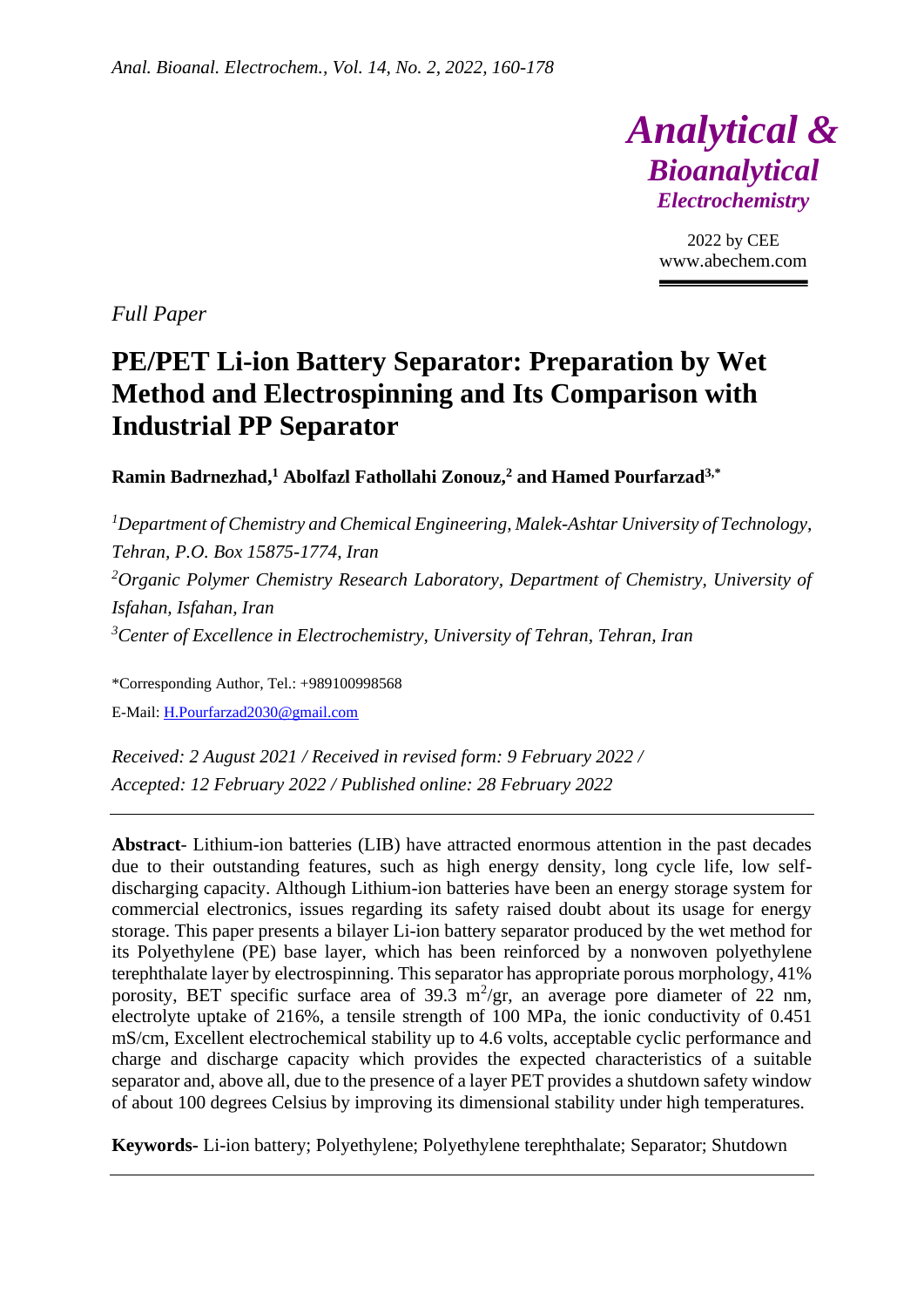## **1. INTRODUCTION**

Lithium-ion batteries (LIB) have attracted enormous attention in the past decades due to their outstanding features, such as high energy density, long cycle life, low self-discharging capacity. The separator plays a crucial role in Li-ion batteries by physically separating the cathode and anode to avoid the short-circuit, and at the same time, allowing the transport of lithium-ion between electrodes [1-3]. Polyolefins such as polyethylene (PE) or polypropylene (PP) are mainly used for producing commercialized separators. In such batteries, short circuit of electrodes caused by thermal shrinkage of separators, and the accelerated LIB reactions due to the increased kinetic reaction rate at higher temperature leads to a further rise of temperature which aggravates this process and may result in severe accidents, such as ignition or explosion. This shows how important it is to find a solution to improve the safety of Li-ion batteries. Enabling thermal shutdown property is one of the practical approaches, which includes using a fusible layer for blocking membrane pores after melting beside another robust layer for maintaining the dimensional stability at high temperature [2-8].

Extensive research has been done in recent years on the different methods of preparation of the Li-ion battery separators and their ability to shut down [9-23]. Tabatabai et al. [23] prepared monolayer and multilayer membranes from PP and HDPE by dry extrusion method. According to their results, at high cold stretching extensions, the pore size and porosity of the HDPE membranes was much larger compared to those from the PP produced under the same conditions. This was attributed to the longer tie chains in the HDPE membranes compared to the PP. In another study, Hao et al. [24] prepared PET fibrous separator. Their results show that these separators have high thermal and porosity resistance and exhibit excellent electrochemical stability, mechanical resistance, and ionic conductivity, so they are suitable for use in lithium-ion batteries. Results of Shi et al. [25] revealed that blending PE-b-PEG into porous HDPE membranes could efficiently improve the performances of PE separators for lithium batteries. Park et al. [26] also developed polyethylene-based separators by the TIPS (Thermally Induced Phase Separation) method using trimethylolpropane tris(2-ethyl hexanoate)(TEPTEH) as a diluent. Wang et al. [8] used di-iso-decyl phthalate as a diluent to prepare the porous membrane of HDPE by the TIPS method. Liao et al. [27] also made HDPE/methylcellulose separator by the TIPS method using dioctyl phthalate (DOP) as diluent. Li et al. [28] also fabricated PP/PE multilayer separators via the combination of multilayer coextrusion and CaCO<sub>3</sub> template method.

Kim et al. [12] showed that the irradiated separator has better thermal shrinkage resistance than the non-irradiated one because of the cross-link of polyethylene formed by gamma-ray irradiation. Moreover, the temperature difference between shutdown and melting integrity of the irradiated separators is increased about two times in comparison with that of the nonirradiated separator. Gao et al. [22] modified PE separator chain structure through the solidstate ultraviolet (UV) irradiation method to achieve a separator with a composite structure of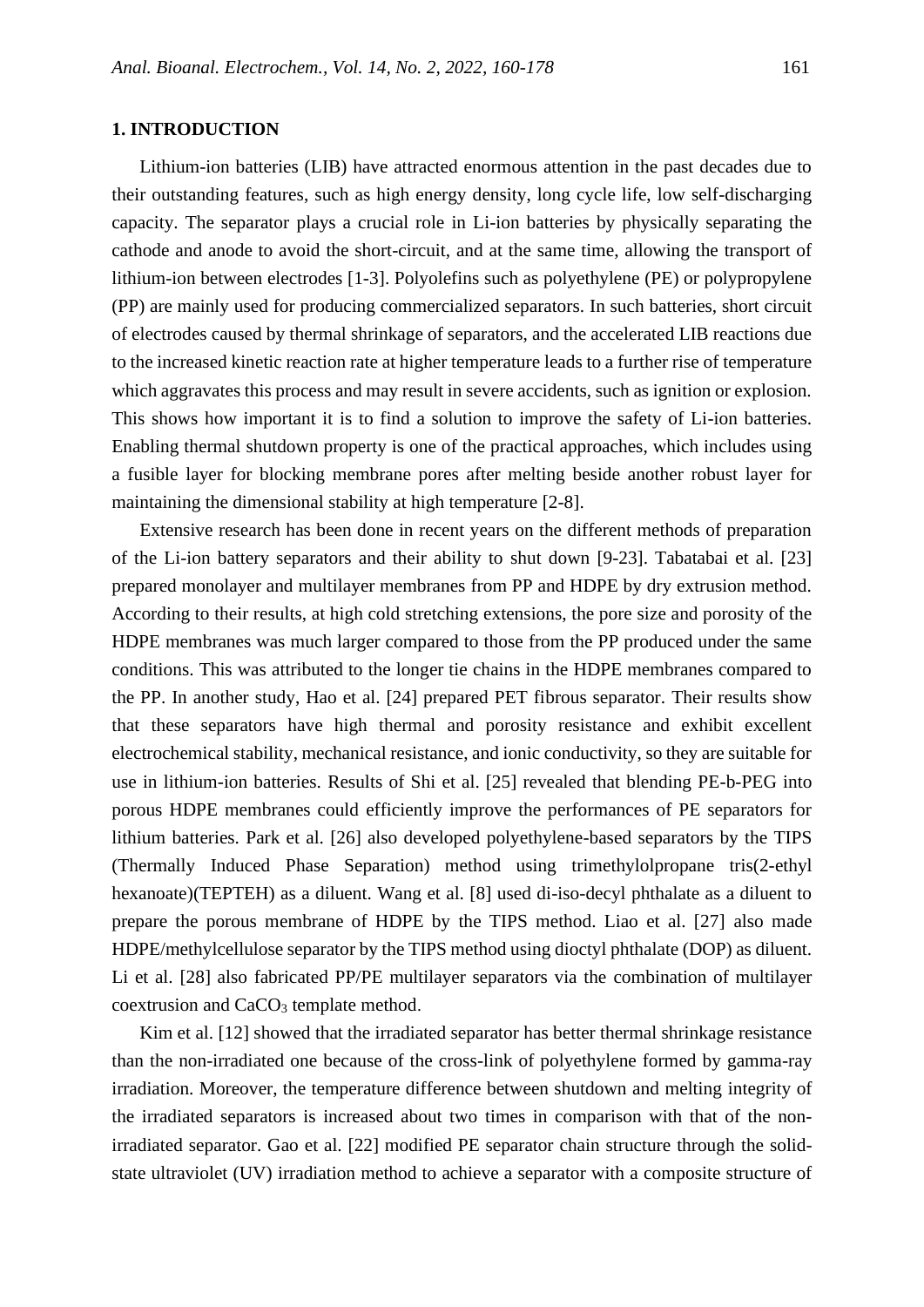40% crystallized PE and 70% gel content. Their results demonstrated that the single-layer PE separator could have both auto-shutdown capacity and satisfactory thermal stability after its chain structure is modified; moreover, the heat resistance temperature can be as high as 220ºC. In another study, Kim et al. [13] demonstrated that coating polyethylene on the surface of nonwoven PET separators by a simple dip-coating process is useful in adding shutdown functionality and enhancing thermal shrinkage at higher temperatures .

In the present study, a polyethylene separator was prepared by the wet method, and after confirming the morphology necessary for use as a separator in lithium-ion batteries, the possibility of shutdown by PET electrodeposition was investigated. The purpose of this innovative approach was to use the long-distance melting point of the two polymers to provide better immunity and better surface properties of PET to improve battery performance.

### **2. EXPERIMENTAL SECTION**

# **2.1. Materials**

High-density polyethylene (HDPE EX5) and polyethylene terephthalate (PET TG-620S) were purchased from Marun and Shahid Tondguyan Petrochemical Companies (Iran), respectively. Dioctyl phthalate under the IUPAC name of bis(2-ethylhexyl)phthalate as a diluent for PE separator preparation, dichloromethane, and trifluoroacetic acid as solvents for PET were obtained from Merck, Germany. All chemicals were used as received. Dry-methodmade Polypropylene (PP) separator (Shenzhen Senior, China) was used as an industrial sample for comparison.

### **2.2. Preparation of PE separator**

Coperion ZSK25 twin-screw extruder was used to mix the DOP diluent with the polymer matrix. The temperature of the extruder zones was adjusted linearly from 170 to 190°C, and the screw speed was set to 60 rpm. 45wt.% of DOP was used as diluent. The resulting melt was collected and then transformed into granules using a granulator. The resulting granules were heated to 170<sup>o</sup>C by the hot press, and the films were then soaked in ethanol for 24 h to remove DOP and make porosity. To remove residual ethanol, samples were dried in a vacuum oven at 70°C. The final film was stretched by 50% in both directions to achieve the final thickness and sufficient porosity.

## **2.3. Enabling Shutdown property by electrospinning**

For this purpose, the solution of polyethylene terephthalate at concentrations of 20, 23, and 26wt.% was dissolved in a mixture of trifluoroacetic acid and dichloromethane at a 2:8 ratio for electrospinning. After determining the optimum conditions for electrospinning, to complete the fabrication of the PE/PET bilayer separator, the wet-method-made PE separator was placed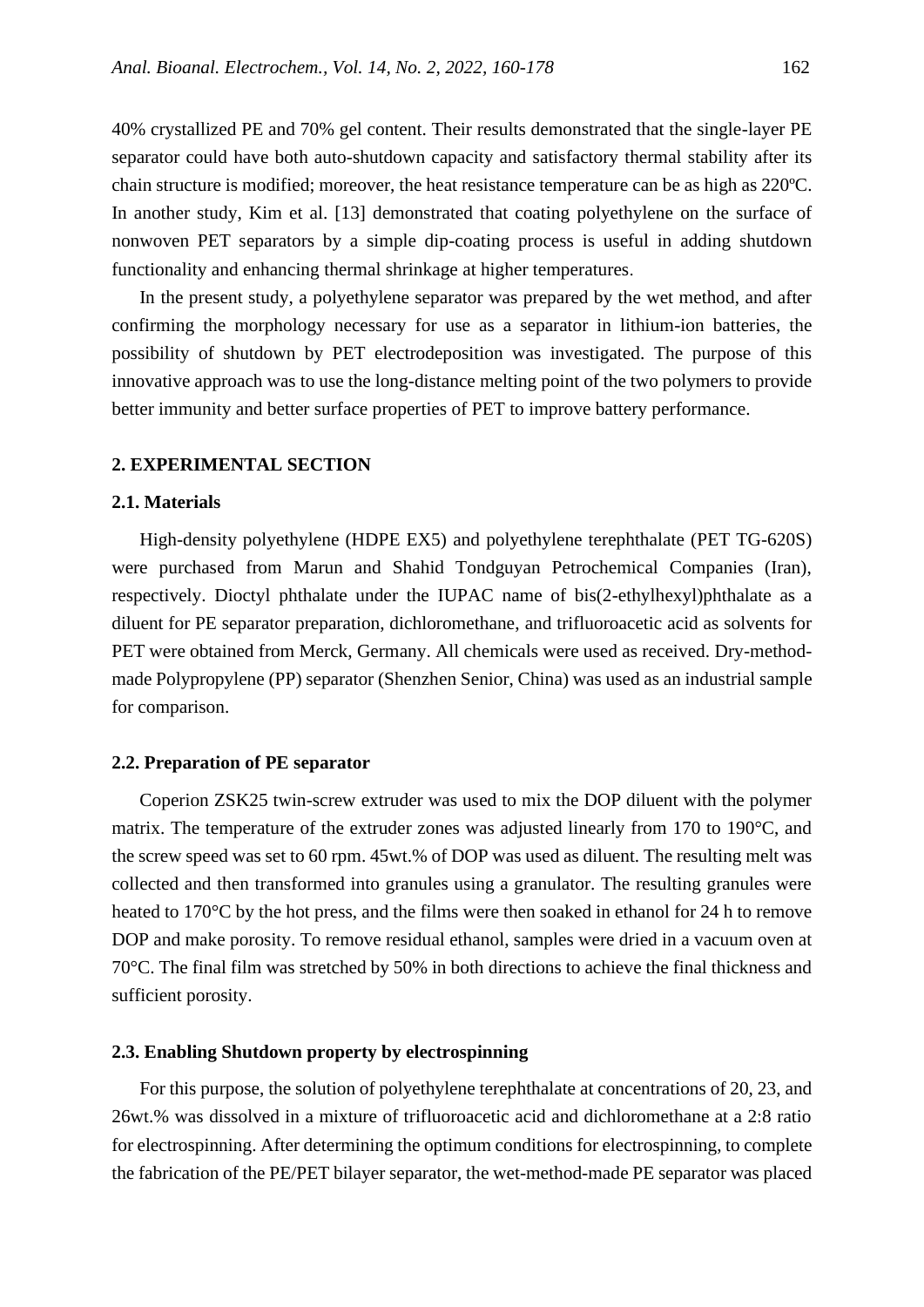as a substrate on the electrospinning collector plate, and nonwoven PET was coated on PE. After about 15 min of electrospinning, approximately 10μm of PET was added to the initial 20μm PE film thickness, and a less than 30μm thick bilayer PE/PET film was obtained.

### **2.4. Characterization**

The porosity of the samples was measured by the Wang method. According to this method, the separator was weighed before and after of 24-hour immersion in n-butanol and calculated according to the following Eq. (1):

$$
A_k = \frac{(w_0 - w)\rho_0}{\rho_0 w_0 + (\rho - \rho_0)w} \times 100
$$
 (1)

where Ak is the percentage of useful porosity, w is the dry separator weight, w is the weight of separator after immersion, pand  $\rho_0$ are densities of polyethylene, and n-butanol, respectively. The SERON-AIS2100 scanning electron microscope from South Korea was used to study the porosity morphology of the specimens. All images were taken at 15 kV electron irradiation. For this purpose, the surface of the films was coated with gold.

Average pore diameter and surface area of membranes were determined by Brunauer– Emmett–Teller (BET) test using continuous-flow  $gas(N_2)$  adsorption apparatus (BELSORP MINI II, Japan). Degassing of samples was carried out by BELPREP VAC II at 60 °C for 2 hours. The electrolyte uptake was determined by weighing the samples dry and after immersion for 24 h in a liquid electrolyte. The percentage of adsorption is obtained by the Eq. 2:

$$
A = \frac{W_{as} - W_{bs}}{W_{bs}} \times 100\tag{2}
$$

where A is the electrolyte uptake,  $W_{as}$  and  $W_{bs}$  are the separator weights after and before immersion, respectively.

To investigate the stability of the dimensions of the separator under heat against shrinkage, the dimensions of the specimen were measured after storage for 30 minutes at different temperatures, and the percentage of shrinkage was calculated by Eq. 3:

$$
S = \frac{A_f - A_i}{A_i} \times 100\tag{3}
$$

where S is the percent of thermal shrinkage,  $A_f$  and  $A_i$  are the final and initial area of the sample, respectively.

Tensile tests were carried out using Santam tensile machine (Iran) under room temperature (25 °C) with a crosshead speed at 5 mm/min, according to the ASTM D638 standard. Prior to testing, the samples were dried in a vacuum oven at 60 °C for two hours and kept in sealed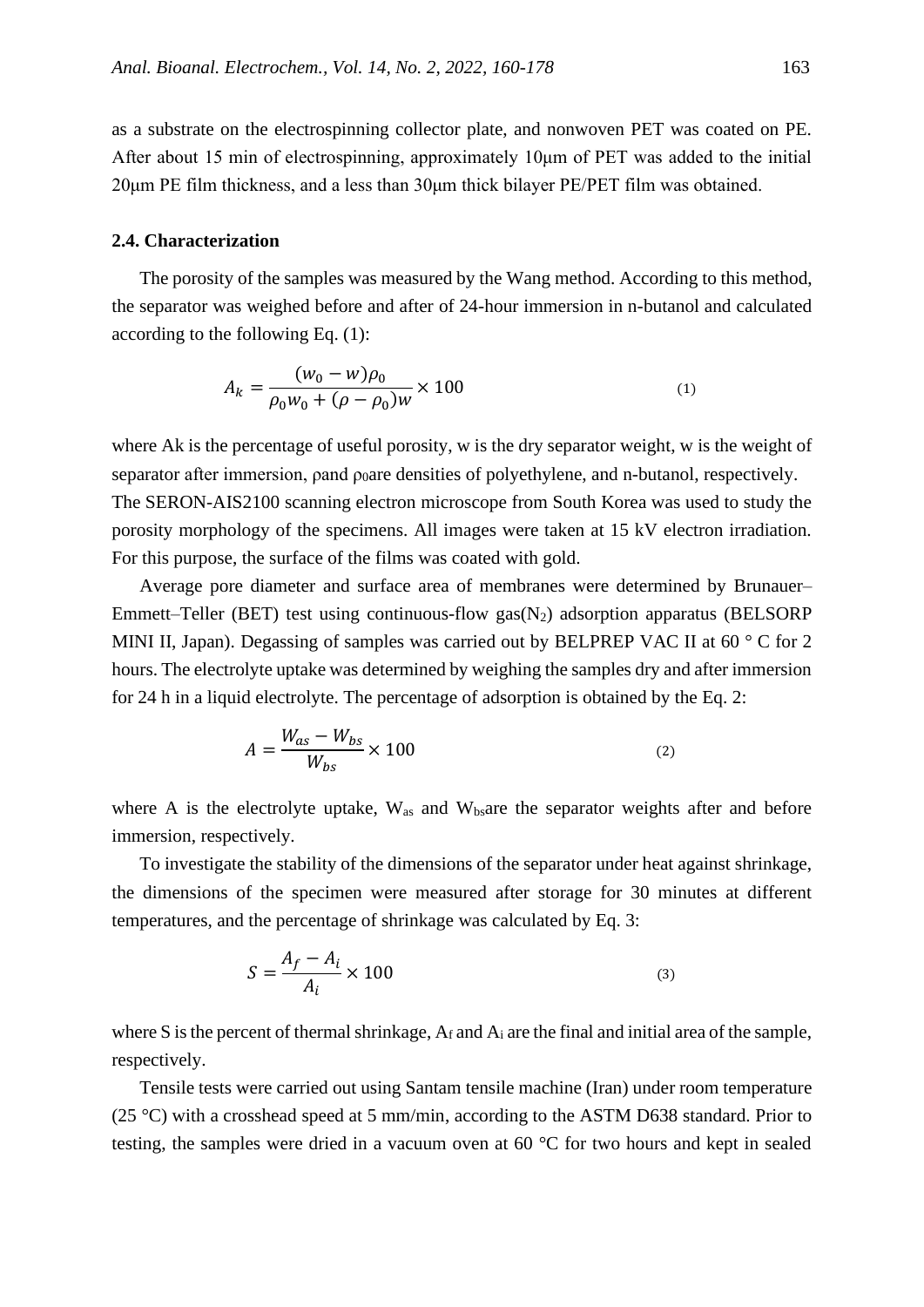desiccators until tests. All the reported values were obtained by averaging over five specimens for each composition.

The melting behavior of the specimens was studied by differential scanning calorimetry (DSC) using the Mettler Toledo DSC1 (Switzerland). Samples were heated in the range of 25- 200  $\degree$ C using a heating rate of 10  $\degree$ C/min, and the first heating curves were recorded. All DSC measurements were performed under a nitrogen atmosphere, and the weight of each sample was about 7 mg.

Leica DRMX Polarized Optical Microscope (Germany) was used to investigate the initial morphology of electrospun PET fibers to optimize the conditions of the electrospinning process. Images were shut after 5 minutes of electrospinning for each condition.

To determine the ionic conductivity by the electrochemical impedance spectroscopy (EIS), separators were soaked in a liquid electrolyte (one molar lithium hexafluorophosphate  $(LiPF<sub>6</sub>)$ ) solution in ethyl carbonate/dimethyl carbonate solvent at a ratio of 1:1) in an Ar-filled glovebox, then were sandwiched between two stainless steel electrodes and assembled a test cell. Samples were tested over the frequency range of 1 Hz to 100 kHz under an AC voltage of 5 mV at room temperature using the OrigaFlex OGF500 (France). Ionic conductivity obtained by Eq. 4:

$$
\delta = \frac{d}{RA} \tag{4}
$$

where  $\delta$  is the ionic conductivity, d is the thickness of the separator, A is the electrode area, and R is the bulk resistance.

The electrochemical stability test was performed by linear scanning voltammetry at a scanning rate of 5 mV/s over the voltage range of 2-7 volts using stainless steel and lithium electrodes in a test cell by the Origa Flex OGF500 (France) tester.

Battery performance tests of the membranes were conducted by assembling the unit cell via sandwiching the separator wetted by the liquid electrolyte between graphite and lithium electrodes. The discharge capacity, cycle performance, and rate performance of cells were measured on a Neware Battery Testing System (China) in the voltage window of 0.02-3 V at ambient conditions. The charge and discharge cycling tests were performed at a current density of 0.2 C for 50 cycles, and the C-rate capability measurements were performed at the current rates of 0.1C, 0.2C, 0.5C, and 1C. The shutdown properties of the separators were obtained using the Hioki 3560C ACH itester by measuring their impedance at 1 kHz. The aforementioned test cells were connected to the impedance tester and placed in a temperaturecontrolled oven at room temperature. The temperature was then increased at a rate of 2ºC/min, and the impedance was recorded every 10 s.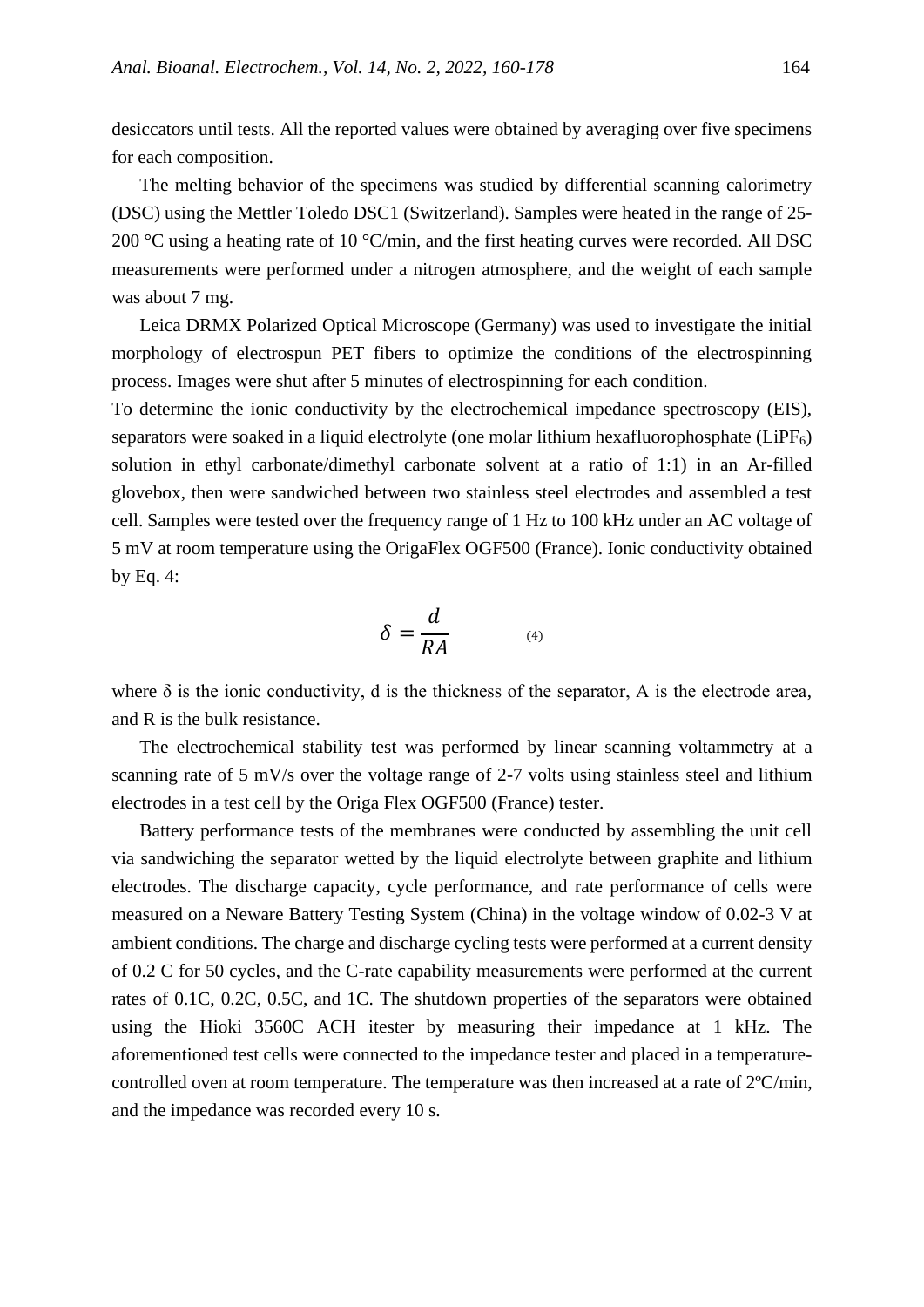## **3. RESULTS AND DISCUSSION**

### **3.1. Properties of Base PE Separator**

The results of the porosity test showed that the base PE separator had 41% porosity. According to references [2,4,29,30], this amount of porosity is suitable for use in lithium-ion batteries. Figure 1 shows the SEM images of the samples produced by the wet method. According to these images, the nanometer-sized porosity is well established in the samples and has a good distribution. These images illustrate the characteristic morphology of the porous films produced by the wet method.



**Figure 1. SEM** images of PE separator prepared by wet method

For the quantitative determination of specific surface area and pore size, the BET test was performed on PE and PP industrial samples for comparison. Figures 2 and 3 show the diagrams for this test. The hysteresis loop during the adsorption and desorption process is the characteristic behavior of the porous structures, which is clearly shown in the diagram of volume absorbed versus partial pressure in Figure 2. Figure 3 shows the size of the pores and their distribution in the PE separator compared to the Shenzhen Senior PP industrial separator. According to this graph, the decrease in the porosity size in the PE diagram showed a more appropriate pore size distribution of this sample than that of the industrial PP sample. The results of these graphs, together with the corresponding results for the reference Celgard separator[31], are shown in Table 1. According to the final results reported in Table 1 of the BET test, the polyethylene sample produced in this study had a higher level than the PP industrial sample and is close to the Celgard sample. Also, the mean diameter of the pores in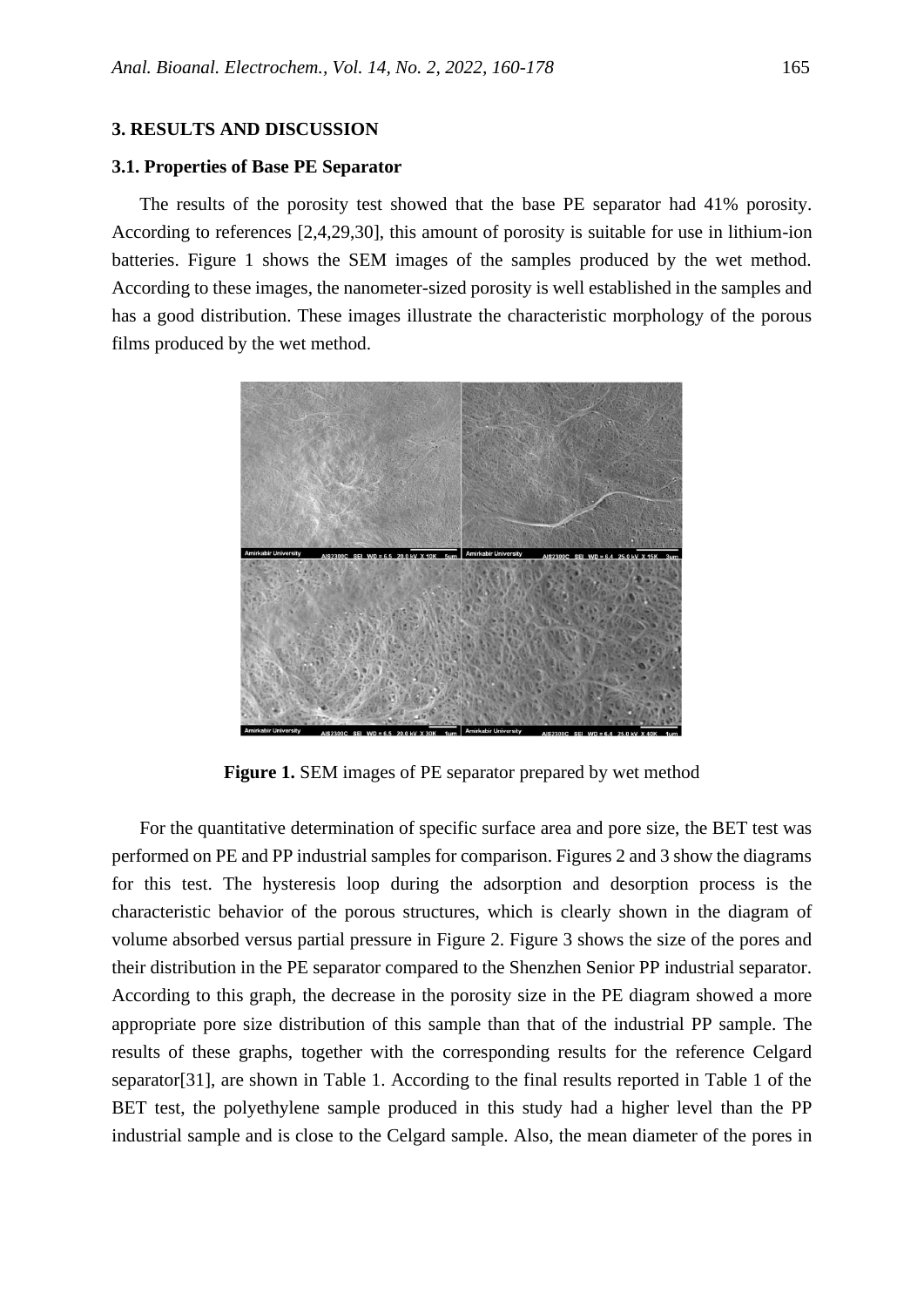the PE sample is smaller than that of the PP and Celgard samples. These results, along with the results from previous tests, confirm the quality of the primary separator produced in this study.



**Figure 2.** Nitrogen adsorption and desorption isotherms of PE and PP separators



**Figure 3.** Pore size distribution curves of PE and PP separators

**Table 1.** Results of BET test

| <b>Sample Name</b>   | <b>BET Surface Area</b><br>$\mathrm{m}^2/\mathrm{gr}$ | Average pore diameter<br>(nm) |
|----------------------|-------------------------------------------------------|-------------------------------|
| PE                   | 39.3                                                  | $22^{\circ}$                  |
| PP-Shenzhen          | 32.2                                                  |                               |
| PP-Celgard 2400 [31] |                                                       | 26                            |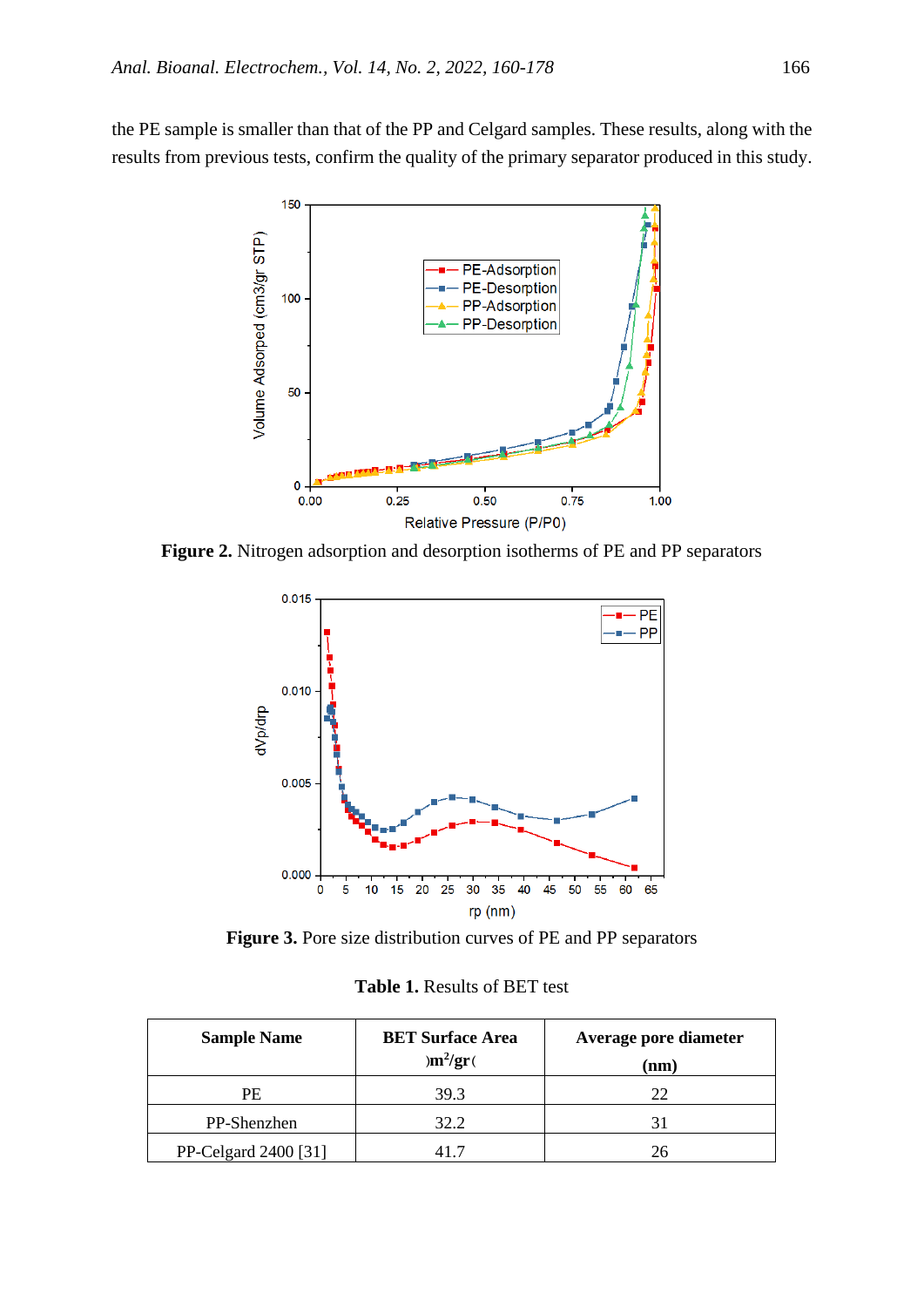#### **3.2.Morphology of Electrospun PET**

To study the conditions of polyethylene terephthalate electrospinning, the solution containing this polymer at concentrations of 20, 23 and 26wt.% were dissolved in a mixture of trifluoroacetic acid and dichloromethane at a 2:8 ratio, and the optimum parameters for this process were obtained by changing the conditions and examination of the initial morphology by Polarized Light Microscope (POM) images. Table 2 shows these parameters and their values. Initial images obtained POM are shown in Figure 4. The field scanning electron microscopic (FE-SEM) examination was performed to investigate the morphology of the final electrospun samples. Figures 5 to 7 show the FE-SEM images of these samples. According to the FE-SEM images and the average fiber sizes, the 23wt.% solution was selected as the optimum sample, and the optimum conditions were completed.



**Figure 4.** POM images of electrospun PET



**Figure 5.** FE-SEM images of 20 wt.% PET electrospun mat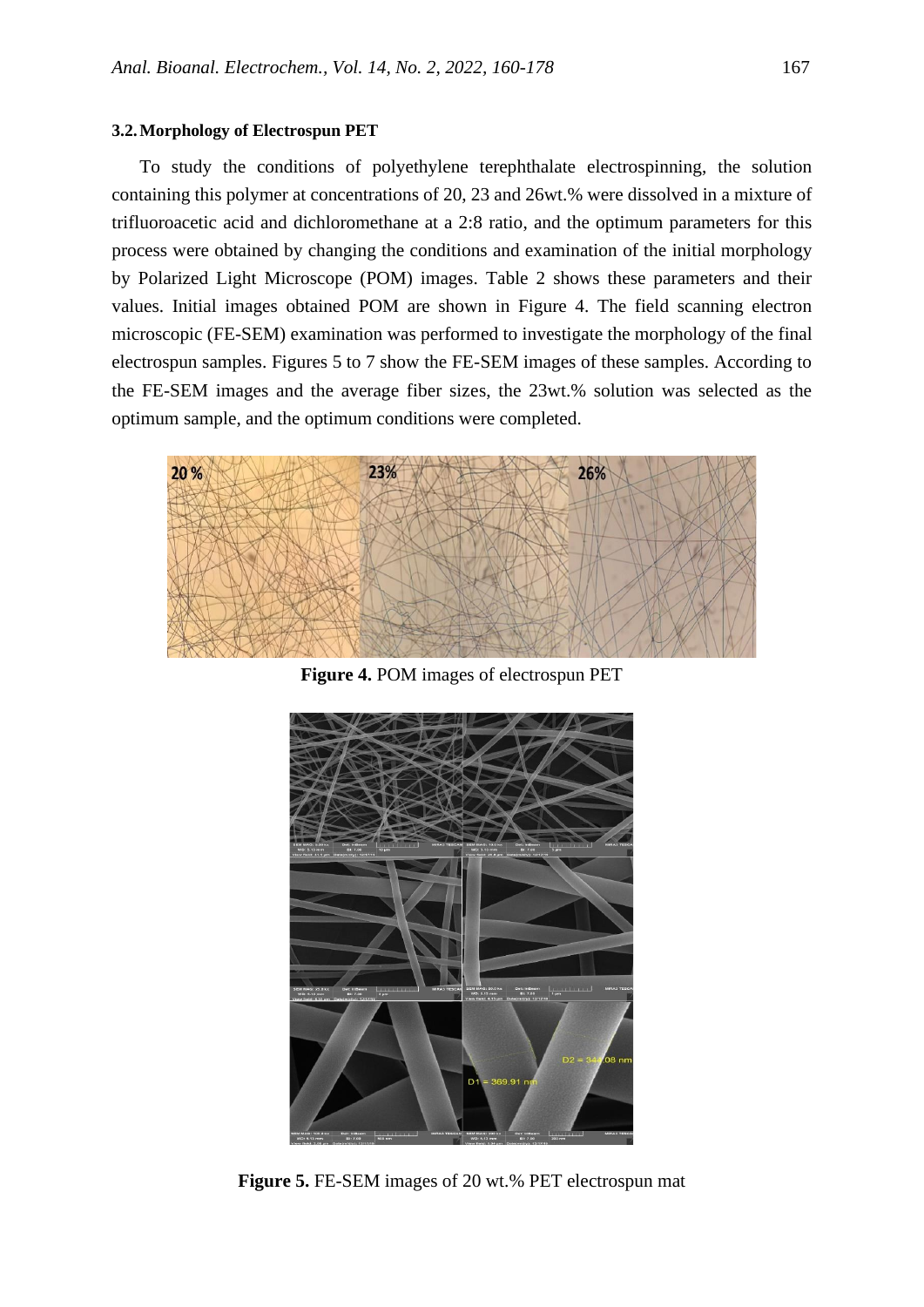

Figure 6. FE-SEM images of 23 wt.% PET electrospun mat



**Figure 7.** FE-SEM images of 26 wt.% PET electrospun mat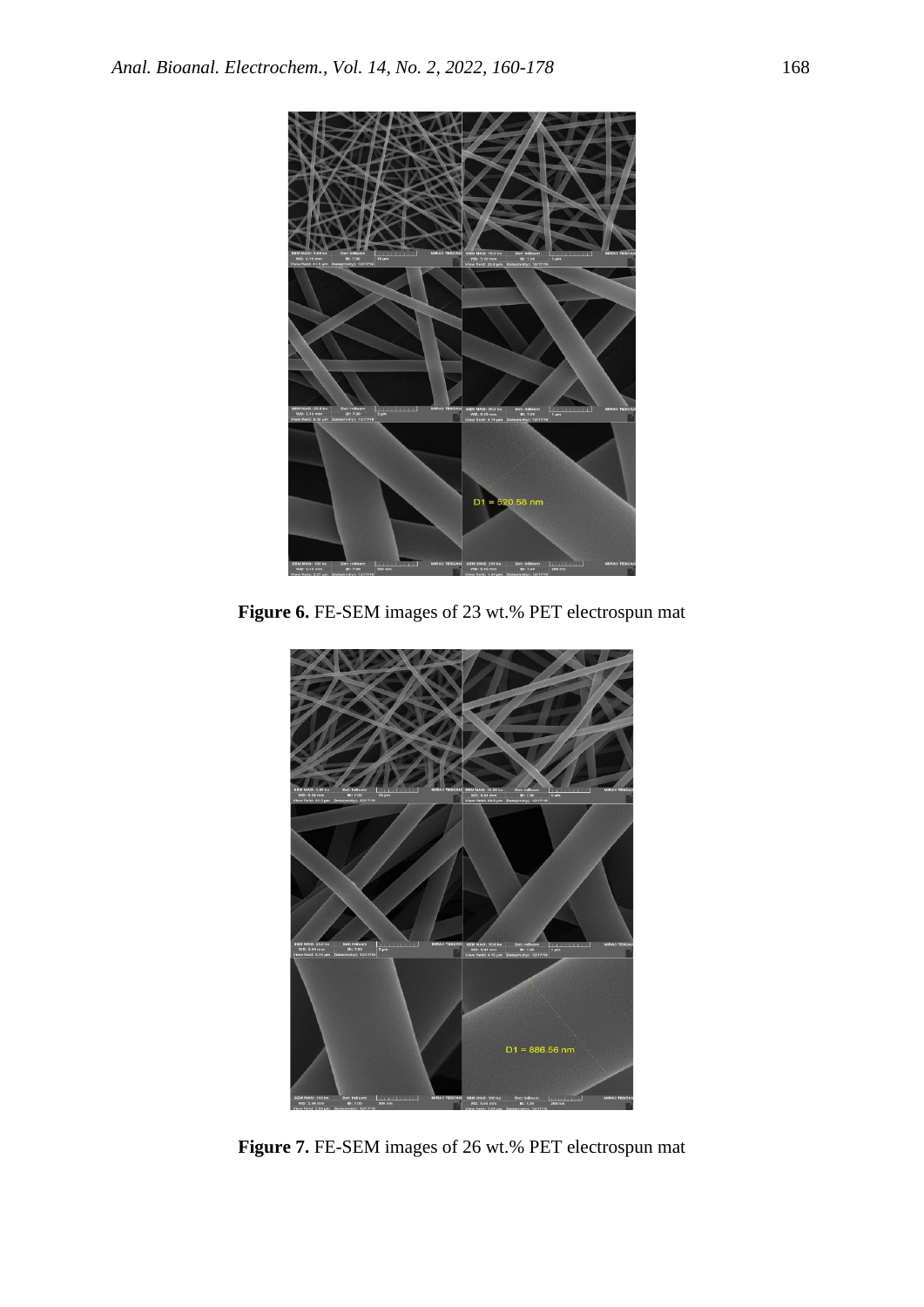| <b>Parameter</b>                                      |  | Unit    |
|-------------------------------------------------------|--|---------|
| Voltage                                               |  | kV      |
| The distance between the needle tip and the collector |  | cm      |
| Flow rate                                             |  | ml/hr.  |
| Concentration of PET solution                         |  | $wt$ .% |

**Table 2.** Optimal parameters of electrospinning of PET

## **3.3. Membrane Properties of PE/PET Separator**

The electrolyte uptake of the PP industrial sample and PE/PET optimum sample were measured by the gravimetric method. The results of this test are shown in Table 3. These results show that the PE/PET bilayer sample absorbs approximately twice as much as the industrial PP sample. The reason for this can be the increase in hydrophilicity and the improvement of the wettability due to the presence of the PET layer. Since PP and PE are highly nonpolar, the presence of more polar polymer (PET) improves the interaction with the electrolyte and increases the rate of electrolyte uptake. Such an increase is also expected to enhance ion conductivity.



Figure 8. Tensile curves of PE/PET and PP separators

| <b>Sample</b> | Weight before soaking | Weight after soaking | Electrolyte uptake           |
|---------------|-----------------------|----------------------|------------------------------|
|               | (mg)                  | (mg)                 | $\left( \frac{0}{0} \right)$ |
| PP-Shenzhen   |                       | 7.8                  | 10                           |
| PE/PET        | 3.0                   | 9.5                  | 216                          |

**Table 3.** Electrolyte uptake test results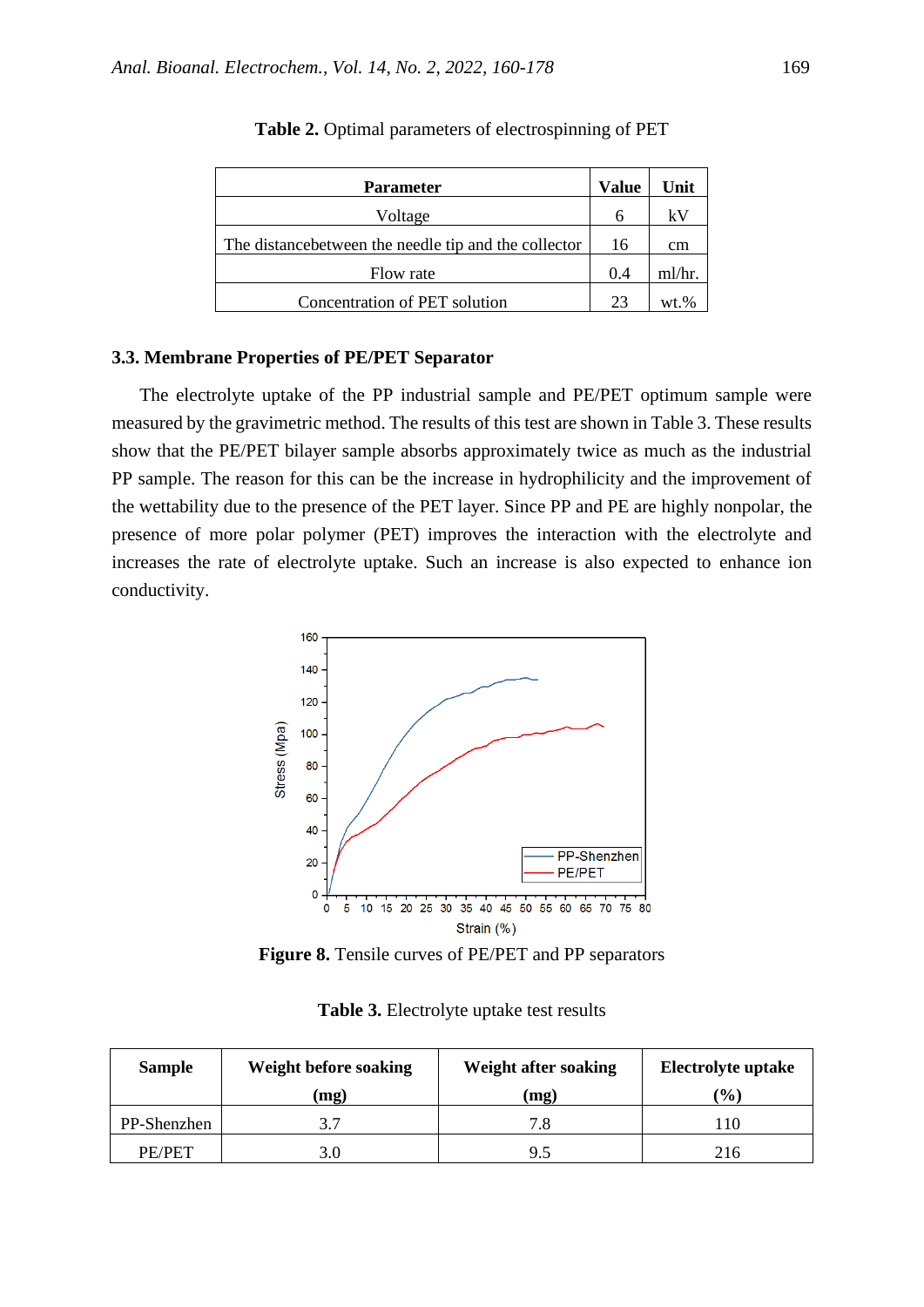Figure 8 shows the stress-strain diagram for the industrial PP and PE/PET bilayer separators. According to this graph, although both separators have very close mechanical modulus, the mechanical strength of the PP industrial sample and strain percentage of PE/PET sample are higher. The reason for this can be traced back to the differences in raw materials and production methods. In terms of raw material differences, the polymer PP is stronger than PE, so part of the strength difference between the two samples is due to the inherent strength difference between PP and PE. The second difference, which can be deduced from the strain percentage of these two samples, is the amount of tension applied to the fabrication process. Since the industrial PP sample is made by the dry method, the amount of extension applied during this process has caused the strain-induced crystallization in the tensile direction. This increases the tensile strength while decreasing electrolyte absorption with increasing crystallinity. The higher the crystallinity, the stronger the strength and the lower the strain percentage, which corresponds to the above analysis in the graph. If the tensile strength of the porous PE substrate is increased during the manufacturing process, the strength of this separator will also be increased but will reduce the strain percentage and sacrifice high electrolyte absorption. Also, a comparison of the strength of this sample (about 100 MPa) with the values reported in [2,32] shows that this value is sufficient.

#### **3.4. Thermal and Shutdown Properties of PE/PET Separator**

Differential scanning calorimetry tests were performed on different samples to compare the temperature range of the melting and separator shutdown safety. Figure 9 shows the results of this test. According to this diagram, PE melted at a temperature of about 133ºC, at which simultaneously lost porosity and mechanical integrity.



**Figure 9.** DSC curves of PE/PET and PP separators and PE and PP granules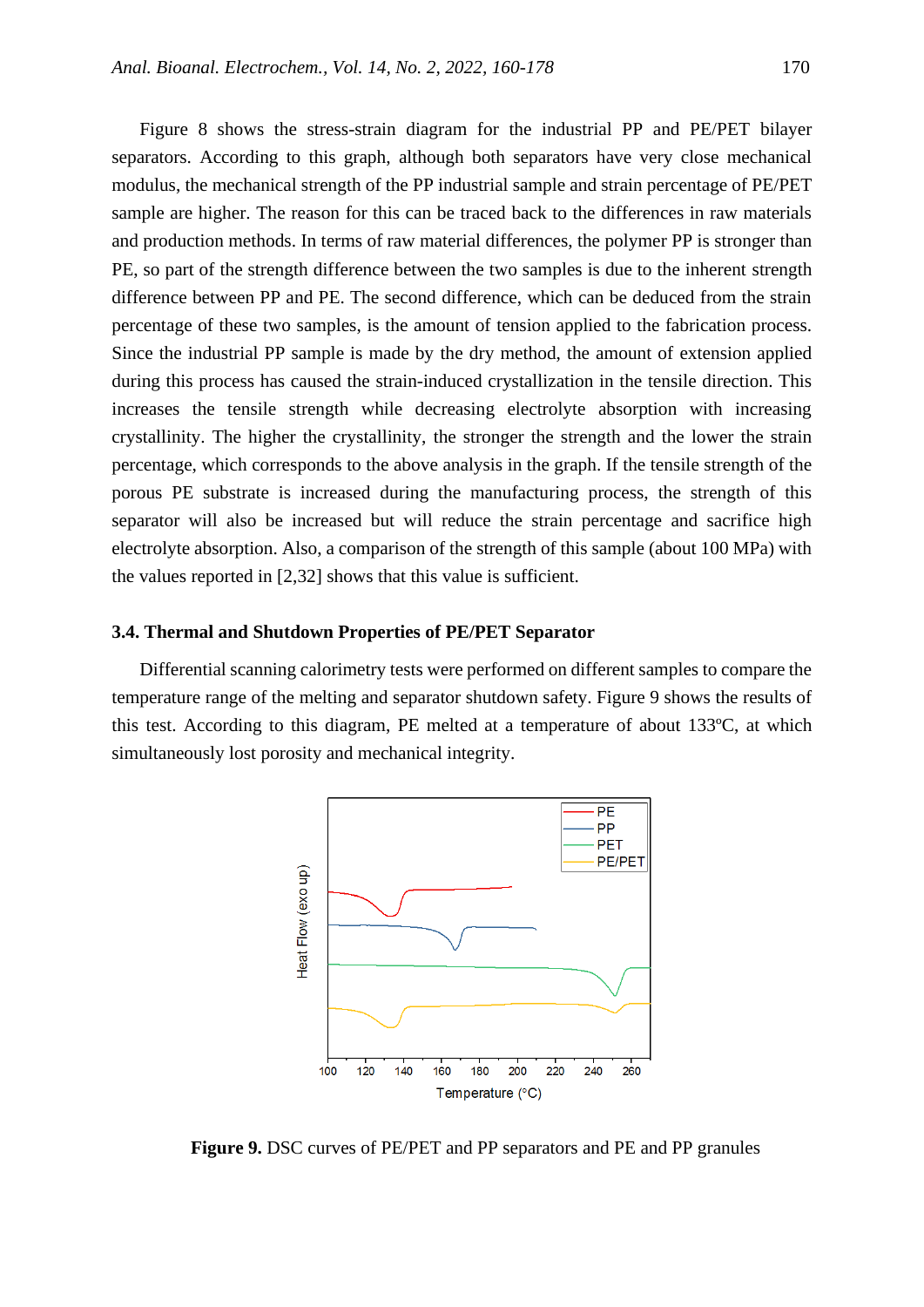The industrial PP separator also melted at a temperature of about 167°C and became a nonporous mass. For the PE / PET sample, the graph shows a range of about 120 degrees between PE melting and PET melting. Compared to PP/PE multilayer films with a gap of about 30 to 40 degrees between PE melting (pore closure) and PP melting (loss of mechanical integrity) [19,28], PE/PET melting behavior means much more safety during the shutdown. Despite such distance, the battery stops at about 120  $\degree$ C with the onset of PE melting, and due to PET melting at about 250°C, the safe temperature range is sufficiently high to maintain mechanical integrity, which prevents the possible occurrence of thermal runaway and explosion.

To evaluate the shrinkage and melting under high temperatures, the separators were placed between the two glasses in the oven at different temperatures. Figures 10 shows the size and color change of the specimens. According to these figures, as the temperature raised to 130°C, the industrial separator PP changed slightly.



**Figure 10.** A) Images of the effect of temperature on the dimensional stability of PE separator; B) Images of the effect of temperature on the dimensional stability of PP separator: C) Images of the effect of temperature on the dimensional stability of PE/PET separator

By increasing the temperature to 170°C, the sample was completely melted and transparent. The PE sample melted at 130°C and lost its integrity; however, at 90°C for 30 minutes, it had shrinkage of less than 2%, which was in accordance with the expected properties. On the other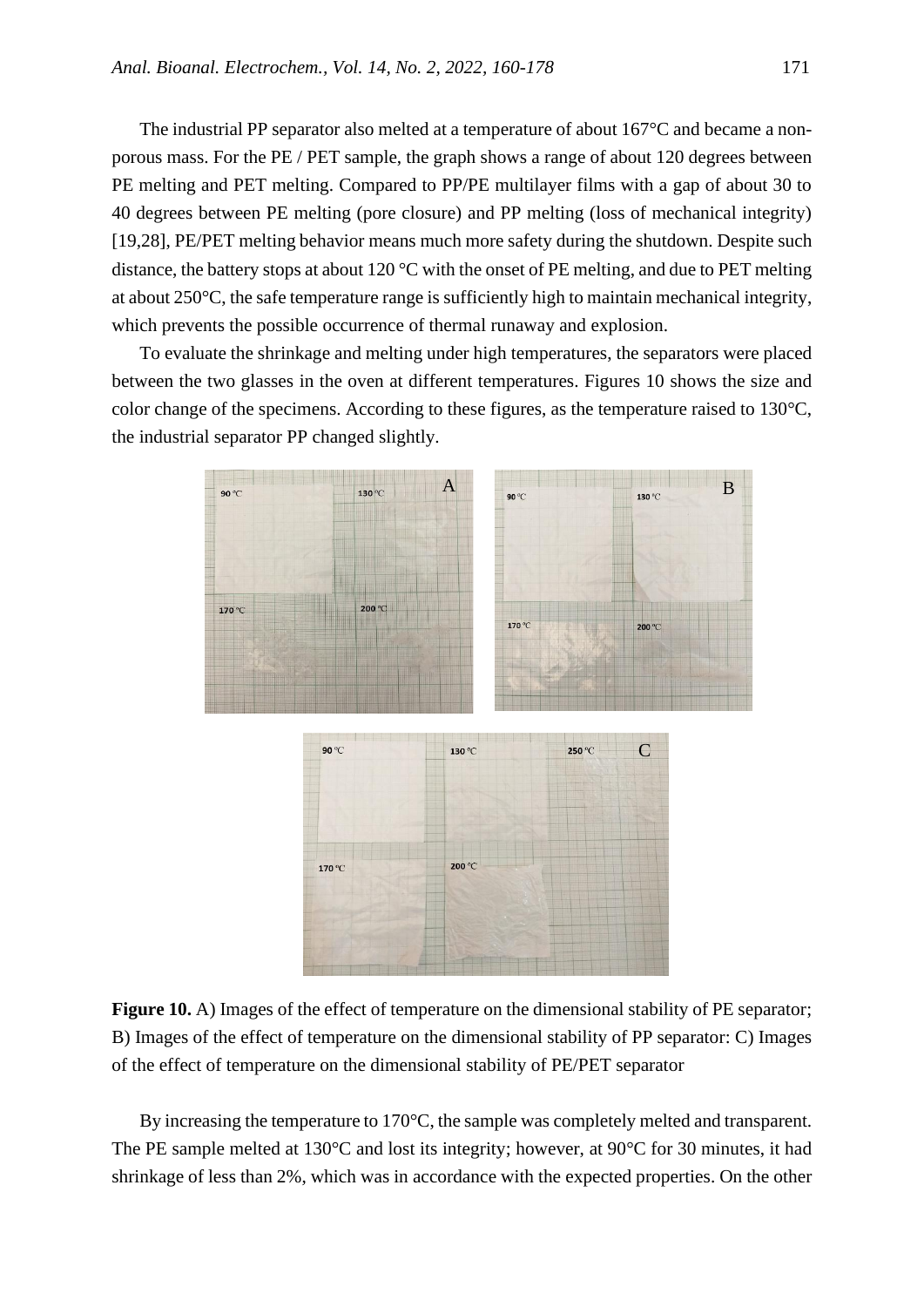hand, with increasing temperature, PE/PET sample retained its integrity and exhibited less dimensional changes at mentioned temperatures despite PE melting after 120°C. The presence of a high melting temperature PET layer prevented PE thermal breakup and shrinkage and acted as a substrate for PE melt, where the rate of change was only about 10% at 200°C. As the temperature increased to the PET melting range, the separator became fully transparent and showed relatively high shrinkage.

The quantitative diagram for these images is shown in Figure 11. These results confirmed the efficacy of PE/PET separator in the field of shutdown safety, which was consistent with DSC test results.

To precisely check the shutdown characteristics and to determine the shutdown temperature, and the shutdown safety interval, the cells containing PE, industrial PP, and PE/PET separators were subjected to linear temperature increases, and their impedances were measured. The graph for this test is shown in Figure 12. According to this graph, impedance for PE separator increased sharply at a temperature of about 130°C, indicating that the battery was shutdown at this temperature. With the increase in temperature, a sharp decrease stemmed from short-circuiting due to the thermal shrinkage was observed beyond the separator limit at about 140°C. For industrial PP separators, shutdown occurred with a lower resistance value at about 160°C. This amount of resistance is not enough to stop the battery because the limit in the articles is about 800 to 1000 ohms. It also lost the mechanical integrity needed to prevent short-circuiting at about 180°C. For PE / PET bilayer separators, shutdown occurred at about 130°C with PE melting and a sharp increase in impedance. The short-circuit induced decrease occurred at a temperature of about 240°C with the onset of PET melting because by melting this component, the integrity of the separator film completely disappeared. A temperature difference of more than 100°C between shutdown and short circuit provides the safety needed to avoid potential hazards. These results are consistent with observations from the dimensional stability test and the DSC to an acceptable extent.



**Figure 11.** Thermal shrinkage curve of PE,PP and PE/PET separators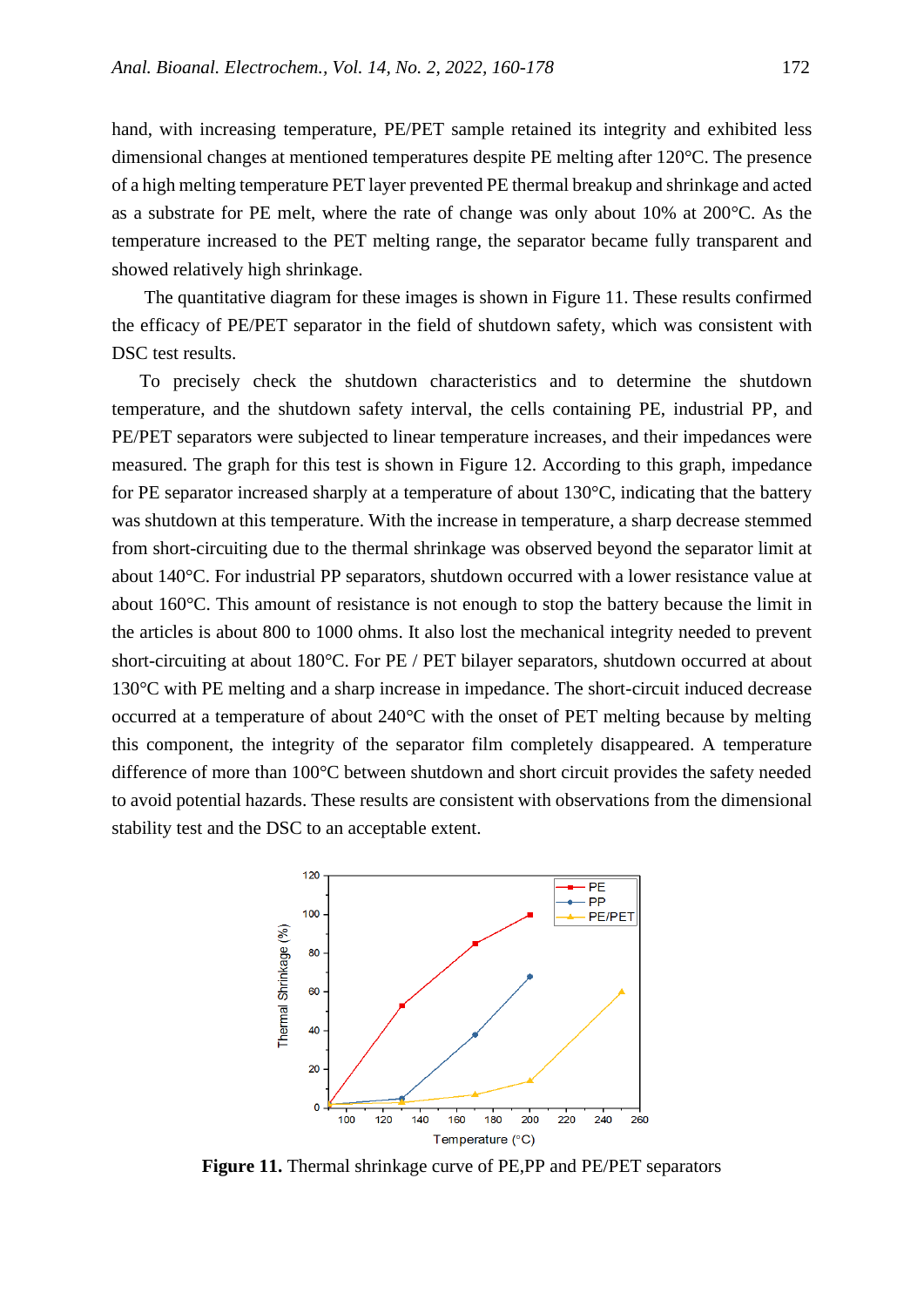

**Figure 12.** Results for shutdown properties of PE, PP and PE/PET separators

| <b>Sample</b> | <b>Thickness</b><br>(mu) | <b>Ionic conductivity</b><br>(mS/cm) | <b>Resistance</b><br>13 Z I |
|---------------|--------------------------|--------------------------------------|-----------------------------|
| PP-Shenzhen   | 20                       | 0.349                                | 1.82                        |
| PE/PET        | 28                       | ገ 632                                | $\Delta$ 1                  |

**Table 4.** Results of EIS test

### **3.5. Electrochemical Performance of PE/PET separator**

The ionic conductivity of the separators was obtained by measuring the impedance against the frequency and using the Eq. 4. Table 4 shows the results of this test. According to these results, the values obtained for the ion conductivity were in the same range of references [5,15,29]. The ionic conductivity of the bilayer sample was also higher than that of the industrial PP sample. The reason for this can be attributed to the greater compatibility of the bilayer sample with the electrolyte. As noted in Section 3.3, the presence of the PET layer increased the surface tendency to the electrolyte and increased electrolyte uptake, and this increased compatibility, decreased the resistance, and increased ionic conductivity.

The electrochemical stability range of the separators was investigated by linear scanning voltammetry (LSV) test. Figure 13 shows the graph of this test for industrial PP and PE/PET separators. In the LSV diagrams, the voltage corresponding to the onset of the increase in current density indicates the electrochemical stability limit of the electrolyte-soaked separator, where oxidative degradation occurs. According to the results, the increase in current density for PP and PE/PET samples were about 3.8 and 4.6 V, respectively. This is due to the absorption of the electrolyte by the bilayer separator and the reduction of the degradation of free electrolyte molecules in the battery. This result suggests that the PE/PET sample exhibits a wider electrochemical stability range than the industrial PP sample, meaning it will have greater stability and safety during operation. Given that almost all industrial electrodes have a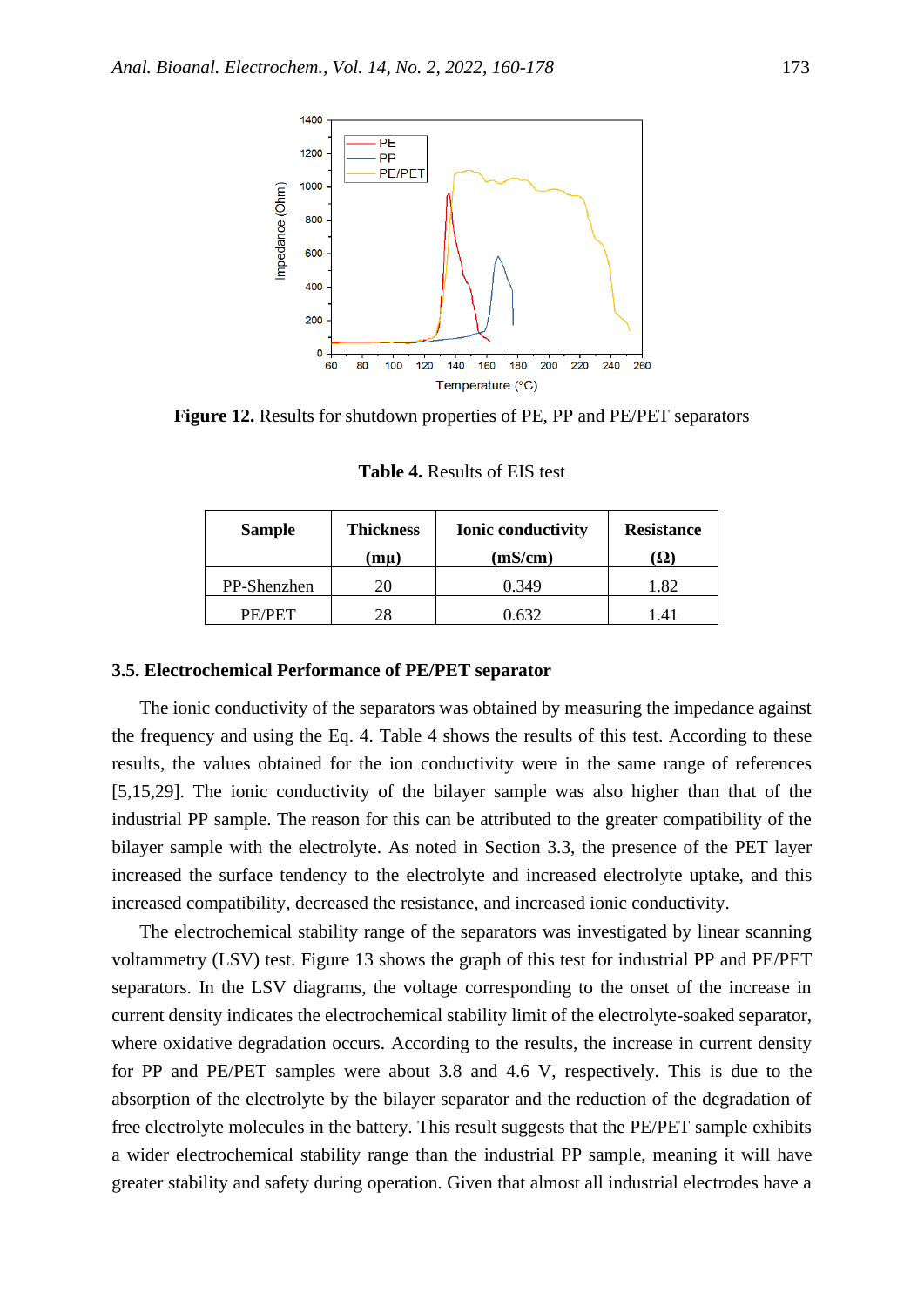potential difference of less than 4.5 V, the electrochemical stability of the bilayer sample was sufficiently high for industrial application.



**Figure 13.** Linear sweep voltammetry of SS/PP/Li and SS/PE-PET/Li cells

Since the PE/PET bilayer separator showed higher ionic conductivity than the PP separator, it was expected to show better results in the battery performance test. To prove this hypothesis, the charge-discharge behavior of the cells containing PE/PET and PP separators was investigated using lithium and graphite as electrodes.

The performance of the test cells at different discharge speeds is shown in Figure 14. Compared to the industrial sample, PE/PET has shown better performance at all discharge rates due to higher ionic conductivity and greater electrolyte absorption ability.



Figure 14. Rate capability of the cells with PP and PE/PET separators at different C-rates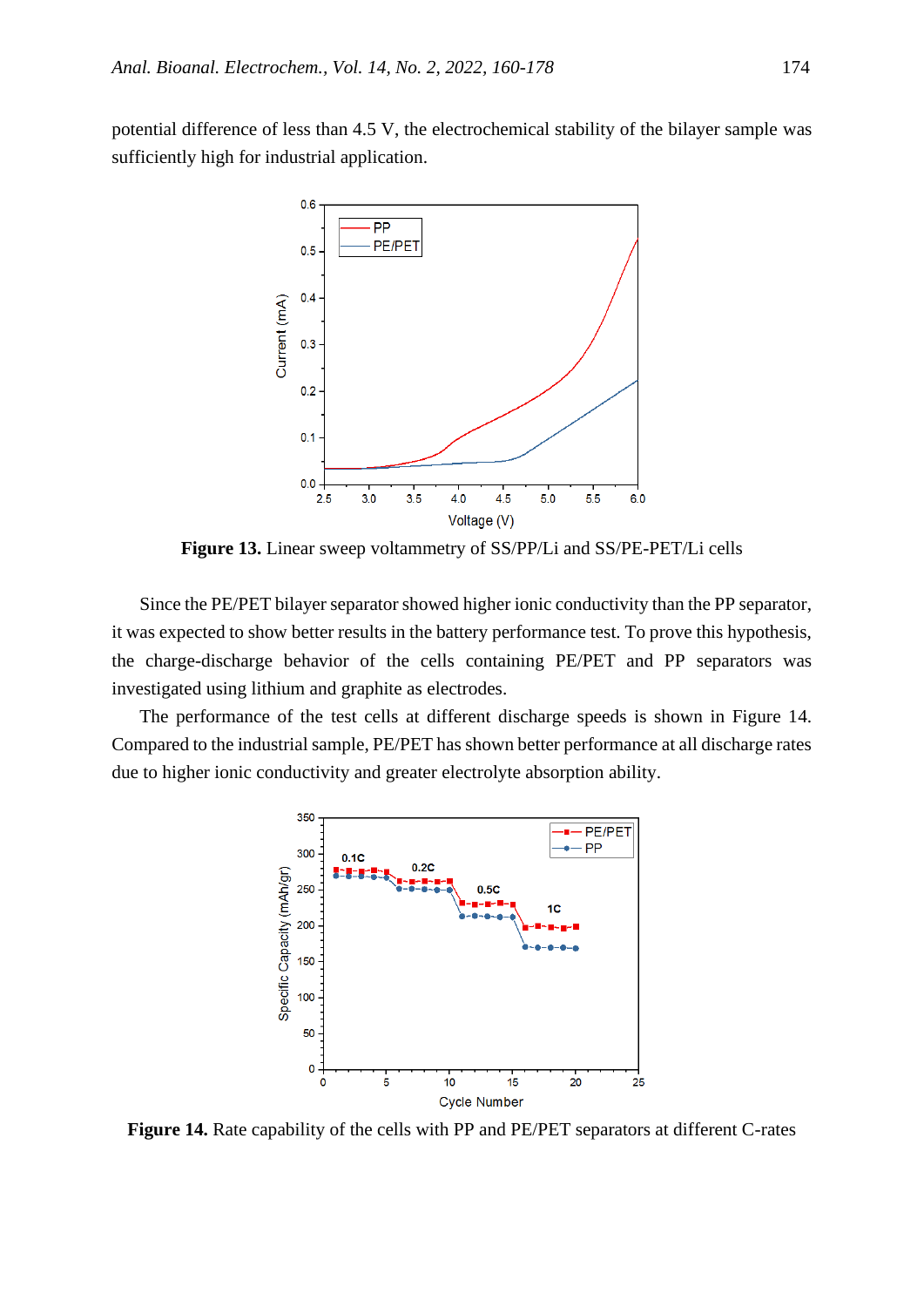Figure 15 shows the cycle performance diagram of cells containing PP and PE/PET separators. Both separators have shown relatively stable discharge capacity up to cycle 50 with a slight decrease. After 50 cycles, the test cell containing PE/PET separator had a discharge capacity of about 251mAh/gr, which is more than the test cell containing industrial PP separator (239 mAh/gr), which indicated the faster and easier transfer of lithium-ions between electrodes and lower interfacial impedance. Better discharge and cycle performance of the PE/PET bilayer sample demonstrated the potential of this separator for use in the industry.



**Figure 15.** Cycle performance of the cells with PP and PE/PET separators at discharge rate of 0.2 C



**Figure 17.** Charge and discharge profiles of the cells with PP and PE/PET separators at rate of 0.2 C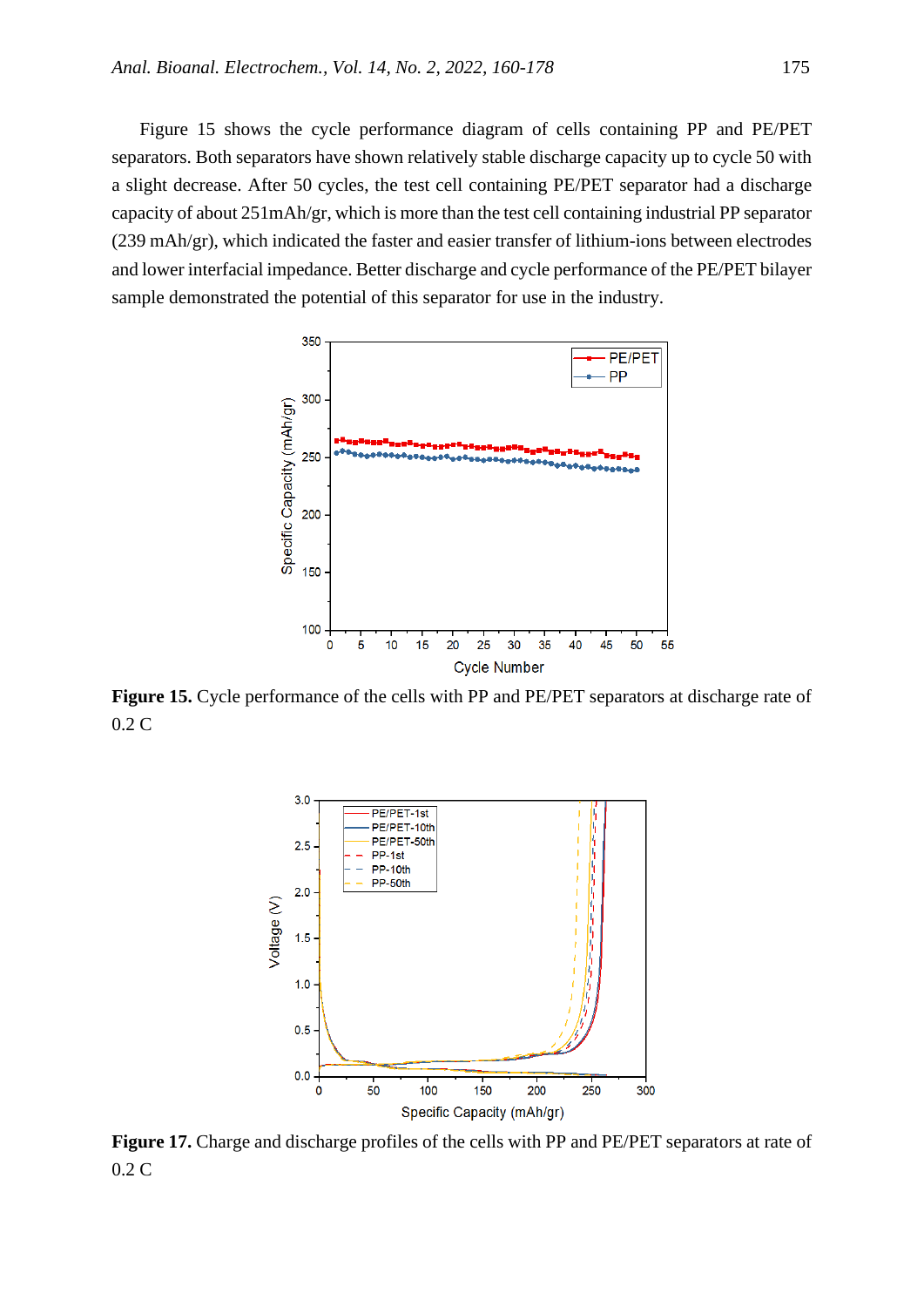Figure 16 depicts  $1<sup>st</sup>$ ,  $10<sup>th</sup>$ , and  $50<sup>th</sup>$  charge and discharge profiles of cells assembled with PE/PET and PP separator, under a current density of 0.2 C and voltage range of 0.02 to 3 V. The curves are similar to what is observer for lithium-ion batteries in general, which implies a good contact between electrodes and separator. The typical flat-shaped profiles around 0.2V is consistent with graphite electrode. Also, the specific capacity of PE/PET bilayer separator is slightly higher than that of PP monolayer separator.

## **4. CONCLUSION**

The fabrication of the PE separator by wet method resulted in a sample with optimum properties of 41% porosity, porous morphology proportional to the application, an average pore diameter of 22 nm, and a specific surface area of 39.3  $g/m^2$ . To establish the safety of shutdown, the electrospinning method yielded favorable results, and the optimum conditions for polyethylene terephthalate (PET) electrospinning were obtained on the optimized sample produced in the previous step and resulted in the PE/PET bilayer separator fabrication. Necessary tests were performed to evaluate the performance of the PE/PET bilayer sample, and results were compared with similar tests corresponding to the industrial PP sample. The results of the electrolyte adsorption test showed that the bilayer PE/PET separator with about twice the electrolyte adsorption had better interaction with the electrolyte due to the higher polarity of PET and had better surface properties than PP. Shutdown test results confirmed with DSC results and dimensional stability test showed that the increase in impedance in the about 100°C melting temperature range of two components provided shutdown safety to avoid hazards. The results of the EIS test, while confirming the results of electrolyte adsorption, showed that with the presence of the PET layer, the ionic conductivity of the separator was higher than that of the industrial PP sample due to the increased affinity and surface compatibility with the electrolyte. The LSV test results showed that PE/PET sample had more electrochemical stability than the industrial PP sample (4.5V compared to 3.8V). The results of battery performance tests showed that the PE/PET separator had sufficient cyclic stability and had higher discharge capacity at similar rates than the industrial PP separator.

#### **Acknowledgements**

The authors are very thanks to University of Tehran, Center of Excellence in Electrochemistry for providing facilities support to bring about this work by major research project.

### **REFERENCES**

- [1] C. J. Weber, S. Geiger, S. Falusi, and M. Roth, AIP Conf. Proc. 1597 (2014) 66.
- [2] Z. J. Zhang and P. Ramadass, "Lithium-Ion Battery Separators," in Lithium-Ion Batteries, New York, NY: Springer New York (2009) pp. 1–46.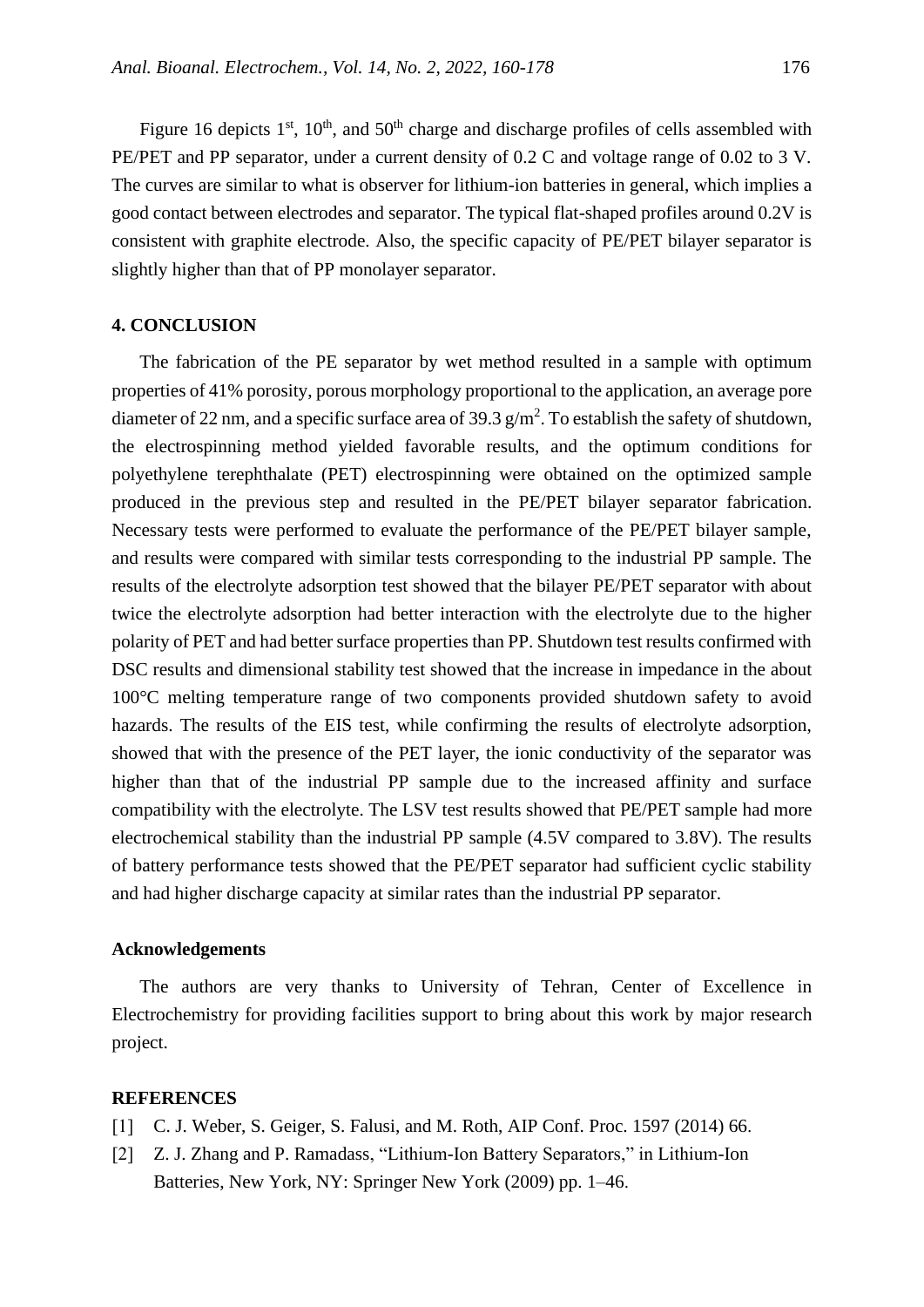- [3] K. Liu, Y. Liu, D. Lin, A. Pei, and Y. Cui, Sci. Adv. 4 (2018) eaat5168.
- [4] X. Huang, J. Solid State Electrochem. 15 (2011) 649.
- [5] H. Zhang, M. Y. Zhou, C. E. Lin, and B. K. Zhu, RSC Adv. 5 (2015) 89848.
- [6] H. Lee, M. Yanilmaz, O. Toprakci, K. Fu, and X. Zhang, Energy Environ. Sci. 7 (2014) 3857.
- [7] X. Yuan, H. Liu, and J. Zhang, "Lithium-ion batteries: Advanced materials and technologies," CRC Press (2011) pp. 1–428 .
- [8] Z. Wang, W. Yu, and C. Zhou, "Preparation of polyethylene microporous membranes with high water permeability from thermally induced multiple phase transitions," Polymer (Guildf) vol. 56 (2015) pp. 535–544 .
- ]9[ W. Chen, L. Shi, Z. Wang, Z. Zhuyi, Z. Jiefang, Y. Haijun, M. Xufeng, C. Mingming, S. Lining, and S. Yuan, Carbohydr. Polym. 147 (2016) 517.
- [10] M. S. Wu, P. C. J. Chiang, J. C. Lin, and Y. S. Jan, Electrochim. Acta 49 (2004) 1803.
- [11] M. Kim, G. Y. Han, K. J. Yoon, and J. H. Park, J. Power Sources 195(2010) 8302.
- [12] K. J. Kim, Y. H. Kim, J. H. Song, Y. N. Jo, J. S. Kim, and Y. J. Kim, J. Power Sources 195 (2010) 6075 .
- [13] Y. Kim, W. Y. Lee, K. J. Kim, J. S. Yu, and Y. J. Kim, J. Power Sources 305 (2016) 225.
- [14] B. Xiong, R. Chen, F. Zeng, J. Kang, and Y. Men, J. Memb. Sci. 545 (2017) 213.
- [15] M. Waqas, S. Ali, C. Feng, D. Chen, J. Han, and W. He, Small 15 (2019) 1901689.
- [16] C. Martinez-Cisneros, C. Antonelli, B. Levenfeld, A. Varez, and J. Y. Sanchez, Electrochim. Acta 216 (2019) 68.
- [17] M. Baginska, B. J. Blaiszik, R. J. Merriman, N. R. Sottos, J. S. Moore, and S. R. White, Adv. Energy Mater. 2 (2012) 583.
- [18] D. Li, D. Shi, Z. Yuan, K. Feng, H. Zhang, and X. Li, J. Memb. Sci. 542 (2017) 1.
- [19] Z. Li, Y. Xiong, S. Sun, L. Zhang, S. Li, X. Liu, Z. Xu, and S. Xu, J. Memb. Sci. 565  $(2018)$  50.
- [20] W. Ji, B. Jiang, F. Ai, H. Yang, and X. Ai, RSC Adv. 5 (2015) 172.
- [21] L. Kong, B. Liu, J. Ding, X. Yan, G. Tian, S. Qi, and D. Wu, J. Memb. Sci. 549 (2018) 244.
- [22] X. Gao, W. Sheng, Y. Wang, Y. Lin, Y. Luo, and B. G. Li, J. Appl. Polym. Sci. 132  $(2015)$  1.
- [23] S. H. Tabatabaei, P. J. Carreau, and A. Ajji, J. Memb. Sci. 345 (2009) 148.
- [24] J. Hao, G. Lei, Z. Li, L. Wu, Q. Xiao, and L. Wang, J. Memb. Sci. 428 (2013) 11.
- [25] J. L. Shi, H. Li, L. F. Fang, Z. Y. Liang, and B. K. Zhu, Chinese J. Polym. Sci. (English Ed. 31 (2013) 309.
- [26] M. J. Park, and C. K. Kim, J. Memb. Sci. 449 (2014) 127.
- [27] H. Liao, H. Hong, H. Zhang, and Z. Li, J. Memb. Sci. 498 (2016) 147.